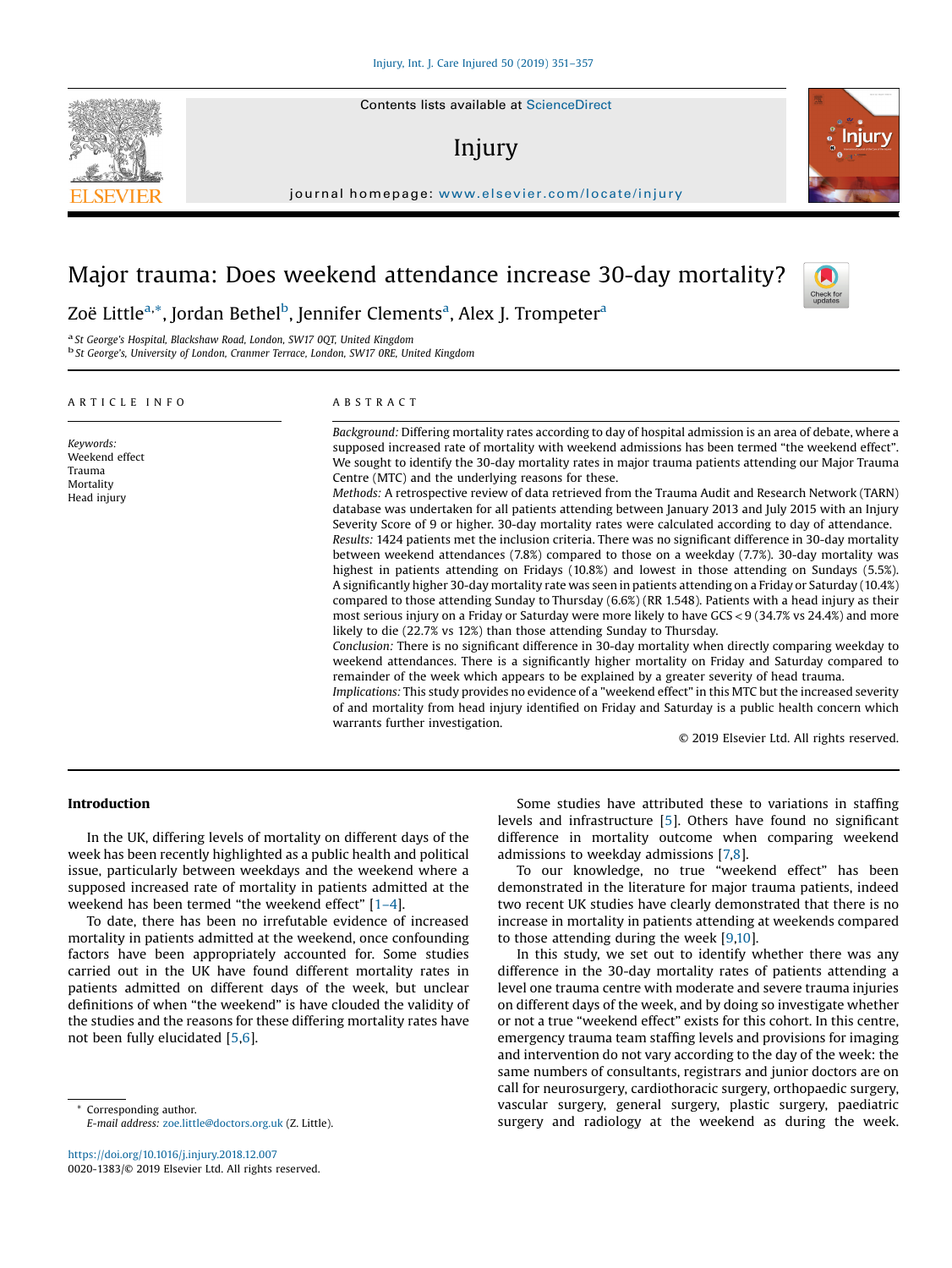Emergency department consultants are present in the department 24 h a day, 7 days a week, and act as trauma team leaders for the majority of trauma calls. Access to emergency CT and MRI scanning, interventional radiology, blood bank services and emergency general, trauma, vascular, neurosurgical and cardiac theatres is also the same at the weekend as during the week.

## Methods

Data were retrieved from the Trauma Audit and Research Network (TARN) database relating to patients attending St George's Hospital, London between 5 January 2013 and 1<sup>st</sup> July 2015 with moderate or severe trauma, as defined by an ISS of greater than 8 [\[11](#page-6-0)]. The data available from TARN and collated included age, gender, Injury Severity Score (ISS), Glasgow Coma Score (GCS), mechanism of injury, mortality, and total hospital length of stay.

The day of the week on which patients attended the emergency department was determined and patients were then categorised into 2 groups, according to whether they had attended on a weekday (Monday 00:00 to Friday 23:59) or weekend day (Saturday 00:00 - Sunday 23:59).

The mean ISS and GCS as well as 30 day mortality rates were calculated for each day of the week, and for both groups.

Further analysis saw patients grouped into Friday 00:00 to Saturday 23:59 attendances and Sunday 00:00 to Thursday 23:59 attendances to ascertain whether there was any significant differences between these two groups. This was done as although their attendance at the hospital was not strictly "weekend" their first 48 h of care fell into this category.

## **Statistics**

Statistical analysis was performed using the IBM SPSS 23 programme. The Mann-Whitney U test was used to determine whether there were any significant differences in the age, ISS and GCS in each group.

An outcome crosstabulation was produced indicating the number of patients attending on weekdays and weekend days along with the respective mortality outcome such that an odds ratio analysis and relative risk could be calculated. The same crosstabulation technique was used to compare the Friday-Saturday and Sunday-Thursday groups.

A p-value of less than 0.05 was considered significant.

## Results

1427 patients met the inclusion criteria. Of these, 3 were excluded as their attendance time had not been recorded, leaving a total of 1424 patients in the study.

## Demographics

449 patients (31.5%) attended at the weekend and 975 (68.5%) attended on a weekday.

There was no significant difference in age, gender and ISS scores between the two groups (Table 1).

| Table 1                                                                   |  |
|---------------------------------------------------------------------------|--|
| Demographics and Injury Severity Score in the weekday and weekend groups. |  |

|             | Weekday          | Weekend            | Overall            |
|-------------|------------------|--------------------|--------------------|
| Gender      | Male 625-64.1%   | Male 295-65.7%     | Male 920-64.4%     |
|             | Female 350-35.9% | Female 154 - 34.3% | Female 504 - 35.4% |
| Age (years) | 53.0             | 52.1               | 52.4               |
| Mean ISS    | $19(9-75)$       | $19(9-59)$         | 19                 |

Injury Severity Score (ISS) by day of attendance

There was no significant difference in the ISS when comparing different days of the week: the mean ISS in the weekend group was 19 (range 9–59), and in the weekday group also 19 (range 9–75) ([Fig.](#page-2-0) 1).

## Glasgow Coma Score (GCS) by day of attendance

There was no significant difference in GCS when comparing different days of the week. Friday and Saturday had the lowest mean GCS scores of any day ([Fig.](#page-2-0) 2) but these were not significantly different from any other day.

#### 30-Day mortality: weekend vs weekday attendance

Patients attending on a Friday had the highest 30-day mortality rate at 10.8%, those on a Saturday had the second highest at 10.0% and those attending on a Sunday had the lowest (5.5%) [\(Fig.](#page-3-0) 3).

Odds ratio analysis of the 30-day mortality in the weekend group compared to the weekday group did not demonstrate a statistically significant difference (1.01; CI 0.67–1.54) and the relative risk of death within 30 days for weekday compared with weekend attendances was 0.987 (CI 0.671–1.451), demonstrating a trend towards lower mortality during the week but this did not reach statistical significance ([Table](#page-3-0) 2).

30-Day mortality: Friday and Saturday attendances compared to the rest of the week

The 30-day mortality rate for those attending on Friday or Saturday was 10.4%. In patients who attended between Sunday to Thursday the 30-day mortality rate was 6.6% ([Table](#page-3-0) 3).

The relative risk of death within 30 days of attendance on a Friday or Saturday was 1.584 (95% CI 1.102–2.278), indicating a 58.4% relatively increased risk of death compared to attendance between Sunday to Thursday, which did reach statistical significance [\(Table](#page-3-0) 4).

There was no statistical difference in ISS ( $p = 0.20$ ) or age  $(p = 0.25)$  between the Friday and Saturday, and Sunday to Thursday groups.

Further analysis of the Friday and Saturday group compared to the Sunday to Thursday group revealed a trend towards a lower average GCS in the Friday and Saturday group, though this did not reach statistical significance ( $p = 0.11$ , [Fig.](#page-4-0) 4).

We looked at the injuries of those patients who attended on Fridays and Saturday to look for any identifiable explanation for the increased 30 day mortality. Of the 418 patients, 33.7% (n = 141) had a head injury as the most severe injury,15.7% had a GCS of less than 9, and of those 141 patients 11.2% had a GCS of 3. 22.7% of patients with head injury as the most severe injury category died within 30 days.

In comparison, in the cohort of patients attending from Thursday to Sunday there were 934 patients of which 290 had a head injury as the most severe injury (31%). 7% had a GCS of 3 and 11.2% had a GCS of less than 9. Of this cohort of head injured patients who attended on Sunday to Thursday 12% died within 30 days. This suggests that patients who attend on a Friday or Saturday have a tendency to have more significant head injuries, as indicated by a lower average GCS, and were more likely to die from these.

When other factors were considered to explain any differences in mortality the age and ISS at presentation were investigated. The mean age of attendees who died within 30 days was significantly greater than those who survived when compared using a Mann Whitney U test (70.8 vs 50.9 years,  $p < 0.0001$ , [Fig.](#page-4-0) 5).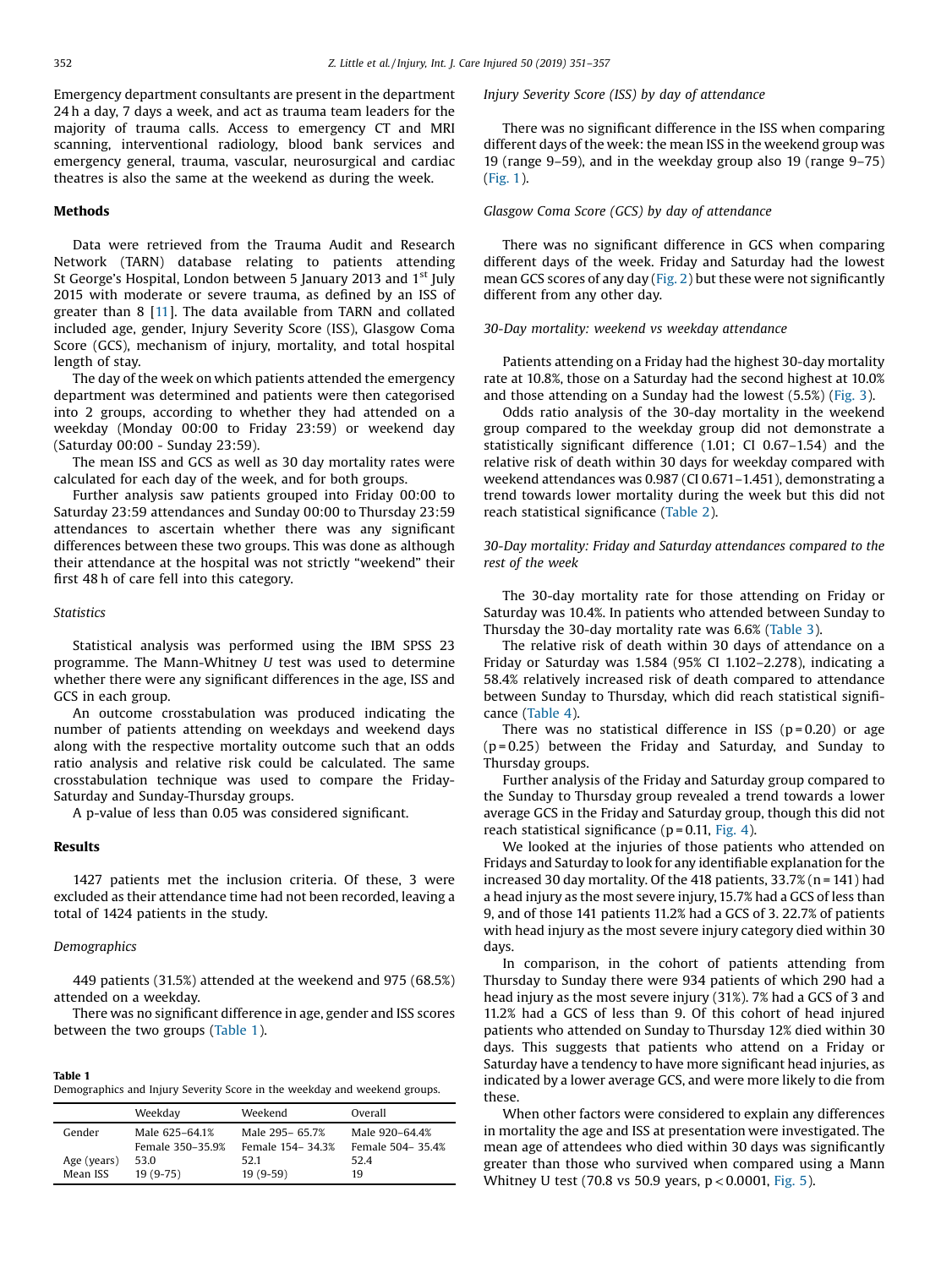<span id="page-2-0"></span>

Fig. 1. Error bar chart showing the mean ISS score of patients attending on each day of the week.



Error Bars: 95% CI

Fig. 2. Error bar chart showing mean GCS score across all days of the week.

As would be expected, the mean ISS score for those who died within 30 days of attendance was significantly higher than in those who survived when compared using a Mann Whitney U test  $(29 \text{ vs } 18, \text{ p} < 0.0001, \text{ Fig. 6}).$  $(29 \text{ vs } 18, \text{ p} < 0.0001, \text{ Fig. 6}).$  $(29 \text{ vs } 18, \text{ p} < 0.0001, \text{ Fig. 6}).$ 

The mean GCS of those who died within 30 days was lower than in those who survived (8 vs 14,  $p < 0.0001$ , [Fig.](#page-5-0) 7) when compared using a Mann Whitney U test.

## Discussion

In the studied cohort there was no true "weekend effect", that is there was no significant difference in the 30-day mortality rates between patients attending on a weekday compared to those attending on a Saturday or Sunday who had an ISS greater than eight.

It is interesting to see that the mortality pattern we observed was similar to that of a previous study looking into the mortality pattern in an elective surgery setting [\[12\]](#page-6-0).

In our study, the mortality rates were highest in those attending on a Friday and Saturday and when grouping these days together there was a significantly higher 30-day mortality rate compared to the rest of the week. The reasons for this are not clear but we do not believe it is due to emergency staffing levels or resources in our unit, as these are consistent throughout the week. Patients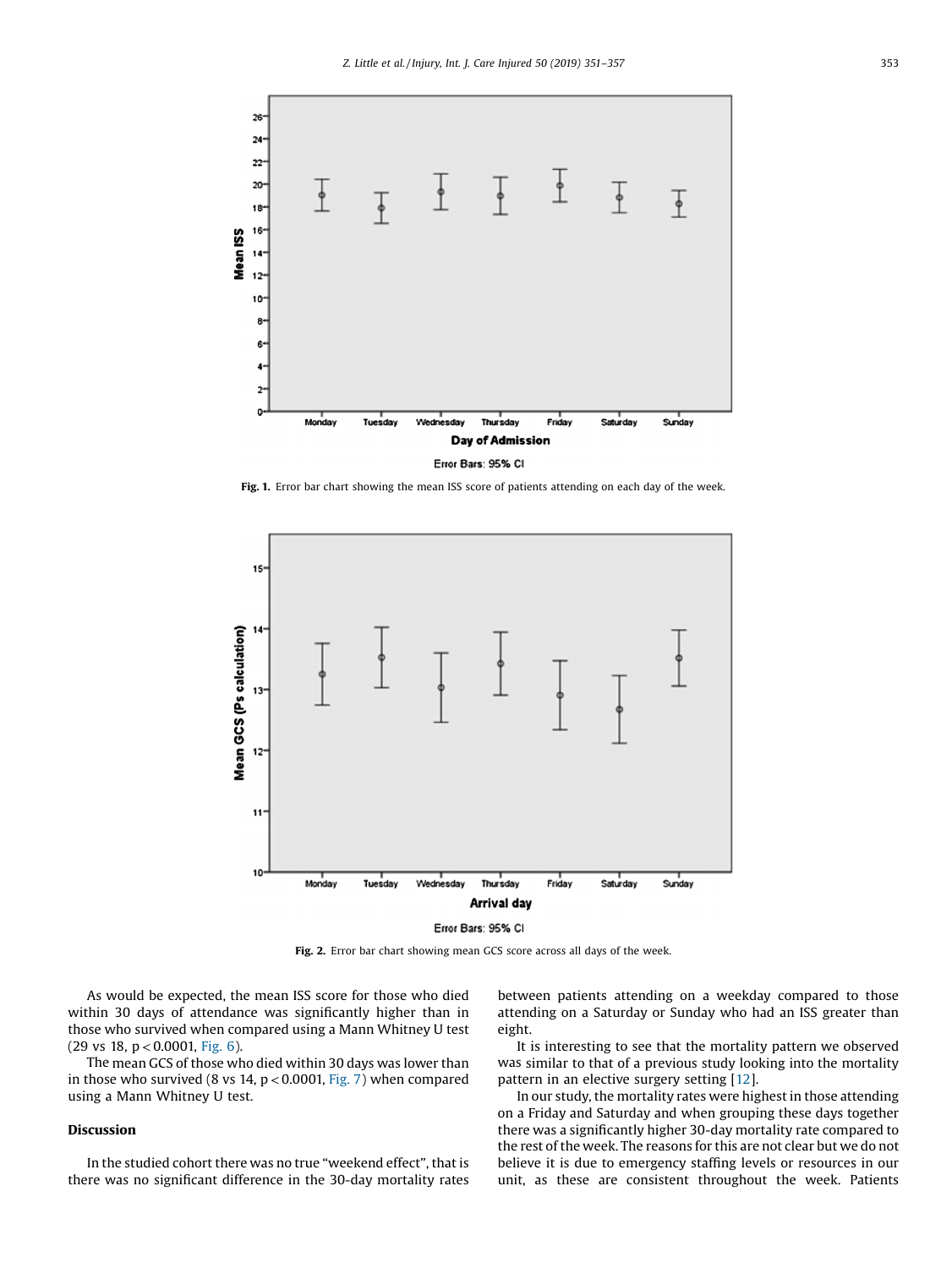<span id="page-3-0"></span>

Fig. 3. Bar chart showing the mean 30-day mortality according to the day of the week of attendance.

### Table 2

Odds ratio of 30-day mortality in the weekend group compared to the weekday group.

|                                              |       | 95% confidence interval |       |
|----------------------------------------------|-------|-------------------------|-------|
|                                              | Value | Lower                   | Upper |
| Odds ratio for arrival day (weekday/weekend) | 1.014 | 0.668                   | 1.541 |
| For cohort outcome = alive                   | 1.001 | 0.969                   | 1.034 |
| For cohort outcome = dead                    | 0.987 | 0.671                   | 1.451 |
| N of valid cases                             | 1424  |                         |       |

#### Table 3

Crosstabulation of trauma patients attending on Friday and Saturday compared to Sunday to Thursday.

|             |           |                      | Outcome |       |       |
|-------------|-----------|----------------------|---------|-------|-------|
|             |           |                      | Alive   | Dead  | Total |
| Arrival day | Fri-Sat   | Count                | 388     | 45    | 433   |
|             |           | % within arrival day | 89.6%   | 10.4% | 100%  |
|             | Sun-Thurs | Count                | 926     | 65    | 991   |
|             |           | % within arrival day | 93.4%   | 6.6%  | 100%  |
| Total       |           | Count                | 1314    | 110   | 1424  |
|             |           | % within arrival day | 92.3%   | 7.7%  | 100%  |

Table 4

Odds ratio and relative risk of 30-day mortality of trauma patients attending on Friday and Saturday compared to those attending Sunday toThursday.

|                                                | Value | 95% confidence interval |       |
|------------------------------------------------|-------|-------------------------|-------|
|                                                |       | Lower                   | Upper |
| Odds ratio for arrival day (Fri-Sat/Sun-Thurs) | 0.605 | 0.406                   | 0.901 |
| For cohort outcome = alive                     | 0.959 | 0.925                   | 0.994 |
| For cohort outcome = dead                      | 1.584 | 1.102                   | 2.278 |
| N of valid cases                               | 1424  |                         |       |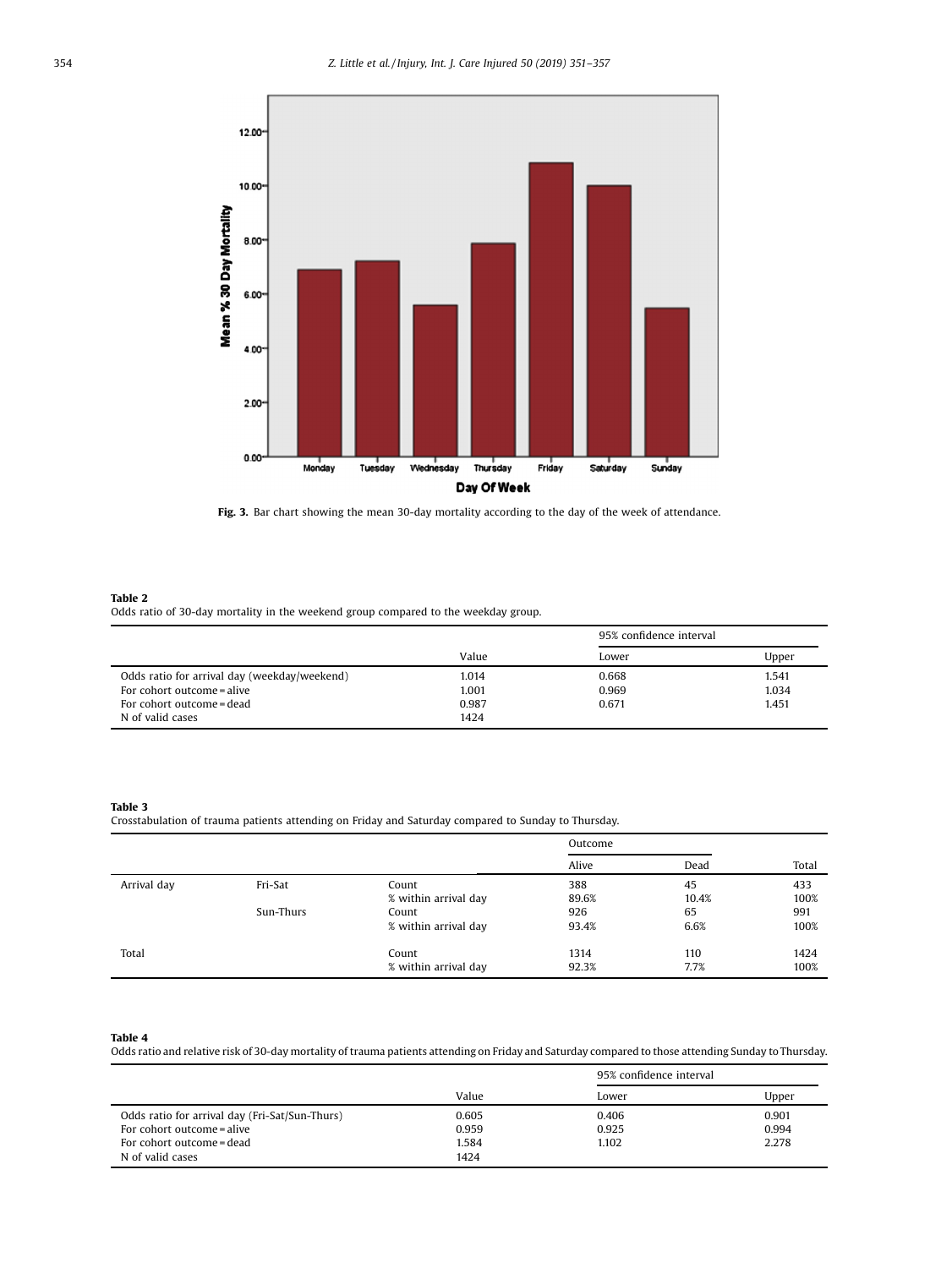<span id="page-4-0"></span>

Fig. 4. A simple error chart showing the mean GCS score for all patients attending on Friday and Saturday compared to those attending between Sunday and Thursday.



Fig. 5. An error bar showing mean age of those that died within 30 days compared with those who remained alive.

attending on Friday and Saturday have a trend towards lower GCS on arrival and are more likely to die from significant head injuries and we have demonstrated that mean GCS is significantly lower in the patients who did not survive to 30 days.

Severe head injuries are known to be seen more frequently in Accident and Emergency departments at weekends and nights [[13](#page-6-0)]. Around 70% of weekend admissions are alcohol related, with the majority of these presenting as traumatic injuries [[14\]](#page-6-0). "The Weekend Warrior" effect may also be in play here, whereby an increased level of participation in recreational activities and sporting activities leads to increased attendance with head trauma [\[15\]](#page-6-0).

Saturday and Sunday are the days that we associate with the weekend, and are at the core of the debate over the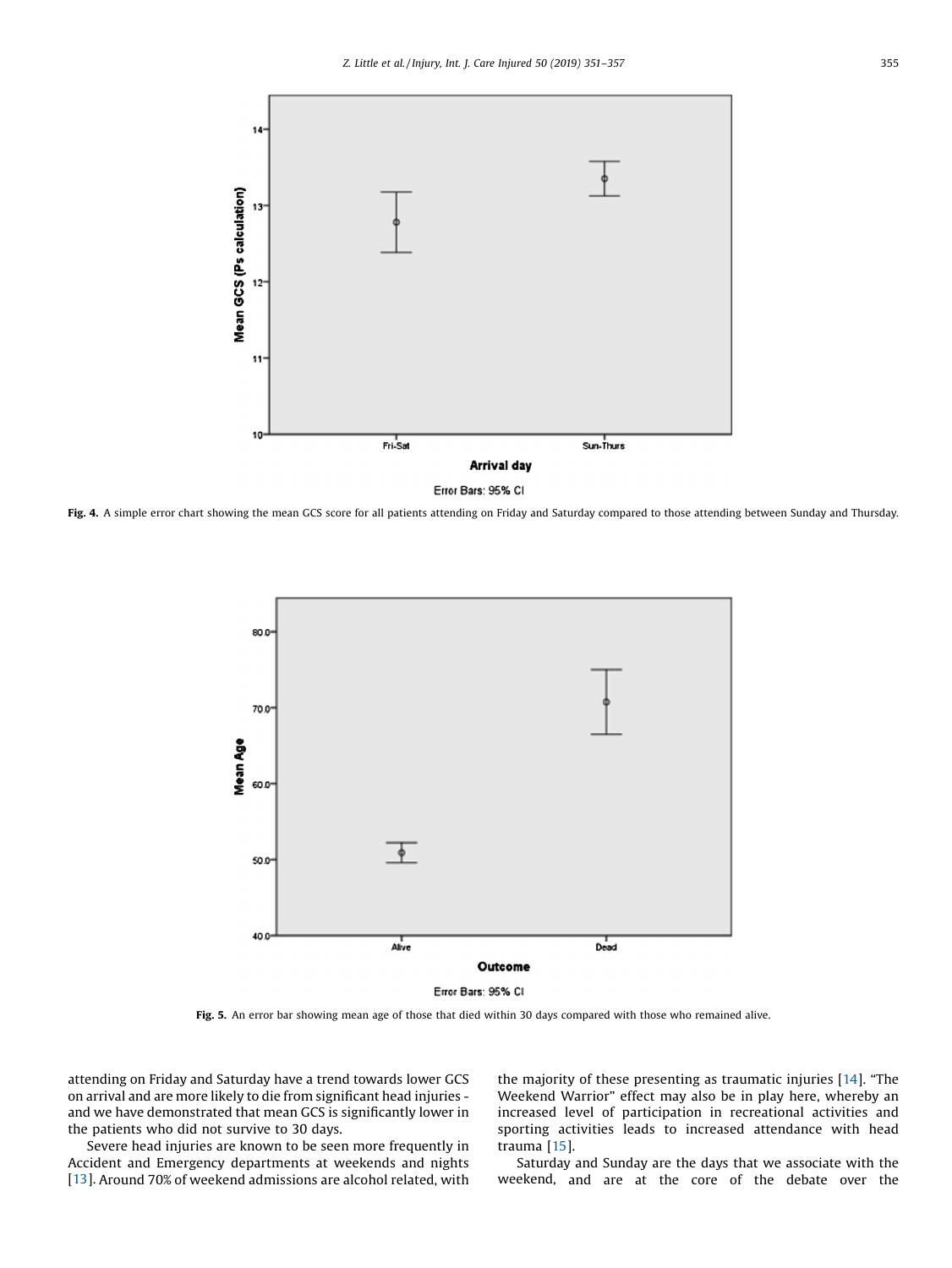<span id="page-5-0"></span>

Fig. 6. Simple error graph showing mean ISS for those who died within 30 days compared with those who remained alive.



Error Bars: 95% CI

Fig. 7. Error graph showing mean GCS for those who died within 30 days compared with those who survived.

implementation of a "seven day" NHS. Based on our results there is a case to say that if policies are forged on "the weekend effect" without delving into the detail of this, they could be missing the point, given that Friday and Saturday attendances are associated with the highest mortality rates in the studied cohort.

There are limitations to this study in that it is retrospective, limited to one centre and the numbers studied are relatively small compared to those that would be available during a multi-centre study.

#### Conclusion

These data do not provide any evidence of a true "weekend effect" in moderate and severe trauma patients presenting to a level 1 trauma centre. However, there is a significant increase in 30-day mortality for moderate and severe trauma patients who attended on Fridays and Saturdays when compared with attendances during the rest of the week. With consistent trauma team